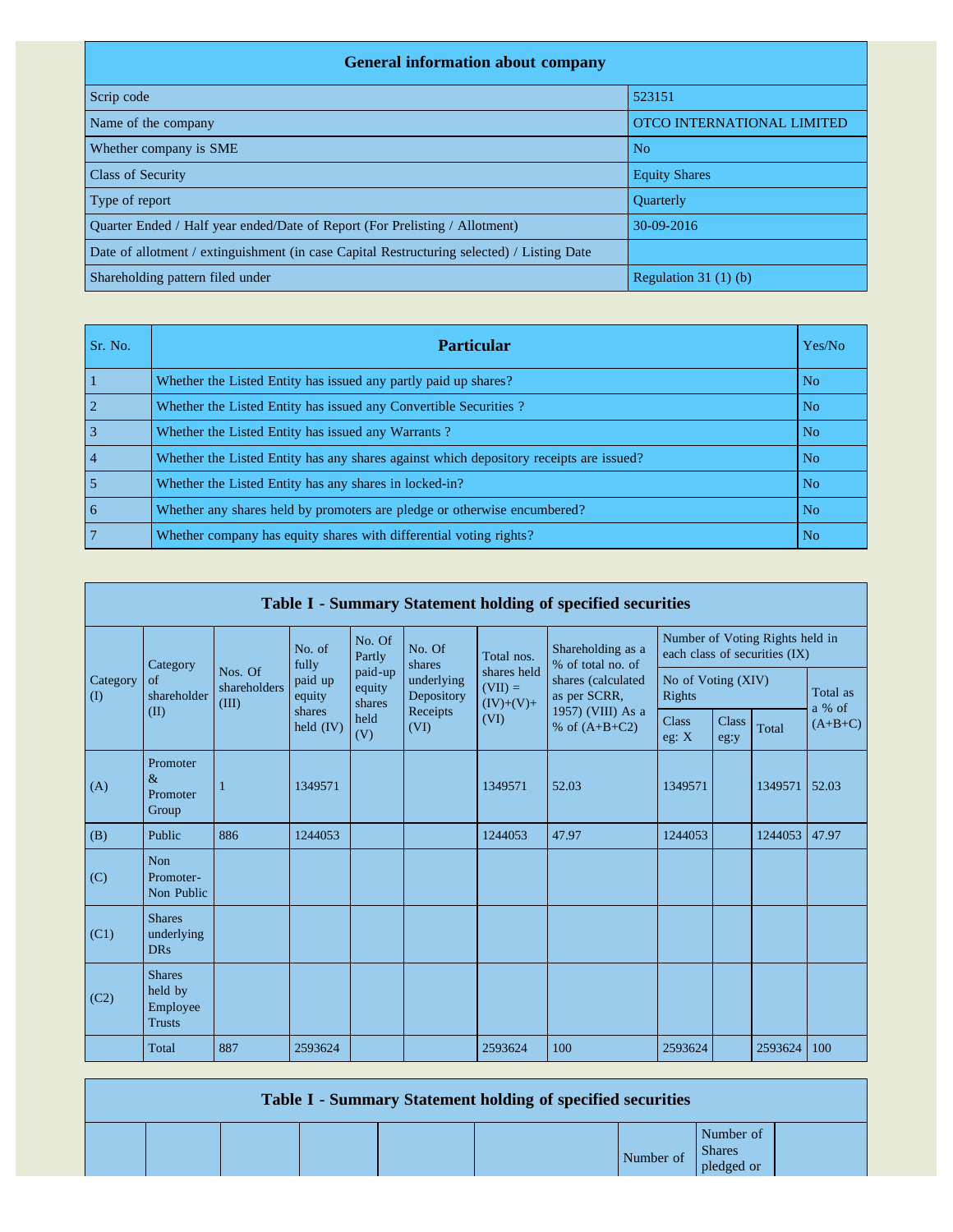| Category | Category<br>of                                 | No. Of<br><b>Shares</b><br>Underlying<br>Outstanding<br>convertible<br>securities<br>(X) | No. of<br><b>Shares</b><br>Underlying<br>Outstanding<br><b>Warrants</b><br>$(X_i)$ | No. Of Shares<br>Underlying<br>Outstanding<br>convertible<br>securities and<br>No. Of<br>Warrants (Xi)<br>(a) | Shareholding, as a %<br>assuming full<br>conversion of<br>convertible securities (       | Locked in<br>shares (XII) |                                                         | otherwise<br>encumbered<br>(XIII) |                                                       | Number of<br>equity shares<br>held in |
|----------|------------------------------------------------|------------------------------------------------------------------------------------------|------------------------------------------------------------------------------------|---------------------------------------------------------------------------------------------------------------|------------------------------------------------------------------------------------------|---------------------------|---------------------------------------------------------|-----------------------------------|-------------------------------------------------------|---------------------------------------|
| $\rm(D)$ | shareholder<br>(II)                            |                                                                                          |                                                                                    |                                                                                                               | as a percentage of<br>diluted share capital)<br>$(XI)=(VII)+(X) As a$<br>% of $(A+B+C2)$ | No.<br>(a)                | As a<br>$%$ of<br>total<br><b>Shares</b><br>held<br>(b) | No.<br>(a)                        | As a<br>% of<br>total<br><b>Shares</b><br>held<br>(b) | dematerialized<br>form $(XIV)$        |
| (A)      | Promoter<br>$\&$<br>Promoter<br>Group          |                                                                                          |                                                                                    |                                                                                                               | 52.03                                                                                    |                           |                                                         |                                   |                                                       | 1349571                               |
| (B)      | Public                                         |                                                                                          |                                                                                    |                                                                                                               | 47.97                                                                                    |                           |                                                         |                                   |                                                       | 1083006                               |
| (C)      | Non<br>Promoter-<br>Non Public                 |                                                                                          |                                                                                    |                                                                                                               |                                                                                          |                           |                                                         |                                   |                                                       |                                       |
| (C1)     | <b>Shares</b><br>underlying<br><b>DRs</b>      |                                                                                          |                                                                                    |                                                                                                               |                                                                                          |                           |                                                         |                                   |                                                       |                                       |
| (C2)     | Shares held<br>by<br>Employee<br><b>Trusts</b> |                                                                                          |                                                                                    |                                                                                                               |                                                                                          |                           |                                                         |                                   |                                                       |                                       |
|          | Total                                          |                                                                                          |                                                                                    |                                                                                                               | 100                                                                                      |                           |                                                         |                                   |                                                       | 2432577                               |

| Table II - Statement showing shareholding pattern of the Promoter and Promoter Group |                                                                                                         |                                                                                      |                            |                                       |                                |                                                                  |                                                                                                     |                                     |                      |                                                                  |                                 |  |  |
|--------------------------------------------------------------------------------------|---------------------------------------------------------------------------------------------------------|--------------------------------------------------------------------------------------|----------------------------|---------------------------------------|--------------------------------|------------------------------------------------------------------|-----------------------------------------------------------------------------------------------------|-------------------------------------|----------------------|------------------------------------------------------------------|---------------------------------|--|--|
|                                                                                      |                                                                                                         |                                                                                      | No. of                     | No.<br>Of<br>Partly<br>paid-          |                                |                                                                  | Shareholding<br>as a % of                                                                           |                                     |                      | Number of Voting Rights held in<br>each class of securities (IX) |                                 |  |  |
| Sr.                                                                                  | Category &<br>Name of the                                                                               | Nos. Of<br>shareholders                                                              | fully<br>paid up<br>equity |                                       | No. Of<br>shares<br>underlying | Total nos.<br>shares<br>held (VII)<br>$=$<br>$(IV)+(V)+$<br>(VI) | total no. of<br>shares<br>(calculated<br>as per<br>SCRR,<br>1957) (VIII)<br>As a % of<br>$(A+B+C2)$ | No of Voting (XIV)<br><b>Rights</b> |                      |                                                                  | Total<br>as a %                 |  |  |
|                                                                                      | Shareholders (I)                                                                                        | (III)                                                                                | shares<br>held<br>(IV)     | up<br>equity<br>shares<br>held<br>(V) | Depository<br>Receipts<br>(VI) |                                                                  |                                                                                                     | Class<br>eg: $X$                    | <b>Class</b><br>eg:y | Total                                                            | of<br>Total<br>Voting<br>rights |  |  |
| $\,$ A                                                                               |                                                                                                         | Table II - Statement showing shareholding pattern of the Promoter and Promoter Group |                            |                                       |                                |                                                                  |                                                                                                     |                                     |                      |                                                                  |                                 |  |  |
| (1)                                                                                  | Indian                                                                                                  |                                                                                      |                            |                                       |                                |                                                                  |                                                                                                     |                                     |                      |                                                                  |                                 |  |  |
| (a)                                                                                  | Individuals/Hindu<br>undivided Family                                                                   |                                                                                      | 1349571                    |                                       |                                | 1349571                                                          | 52.03                                                                                               | 1349571                             |                      | 1349571                                                          | 52.03                           |  |  |
| Sub-Total $(A)(1)$                                                                   |                                                                                                         | 1                                                                                    | 1349571                    |                                       |                                | 1349571                                                          | 52.03                                                                                               | 1349571                             |                      | 1349571                                                          | 52.03                           |  |  |
| (2)                                                                                  | Foreign                                                                                                 |                                                                                      |                            |                                       |                                |                                                                  |                                                                                                     |                                     |                      |                                                                  |                                 |  |  |
| Total Shareholding of<br>Promoter and Promoter<br>Group $(A)=(A)(1)+(A)(2)$          |                                                                                                         | 1                                                                                    | 1349571                    |                                       |                                | 1349571                                                          | 52.03                                                                                               | 1349571                             |                      | 1349571                                                          | 52.03                           |  |  |
| $\, {\bf B}$                                                                         | Table III - Statement showing shareholding pattern of the Public shareholder                            |                                                                                      |                            |                                       |                                |                                                                  |                                                                                                     |                                     |                      |                                                                  |                                 |  |  |
| (1)                                                                                  | Institutions                                                                                            |                                                                                      |                            |                                       |                                |                                                                  |                                                                                                     |                                     |                      |                                                                  |                                 |  |  |
| (3)                                                                                  | Non-institutions                                                                                        |                                                                                      |                            |                                       |                                |                                                                  |                                                                                                     |                                     |                      |                                                                  |                                 |  |  |
| (a(i))                                                                               | Individuals -<br>i.Individual<br>shareholders<br>holding nominal<br>share capital up<br>to Rs. 2 lakhs. | 794                                                                                  | 364050                     |                                       |                                | 364050                                                           | 14.04                                                                                               | 364050                              |                      | 364050                                                           | 14.04                           |  |  |
|                                                                                      | Individuals - ii.                                                                                       |                                                                                      |                            |                                       |                                |                                                                  |                                                                                                     |                                     |                      |                                                                  |                                 |  |  |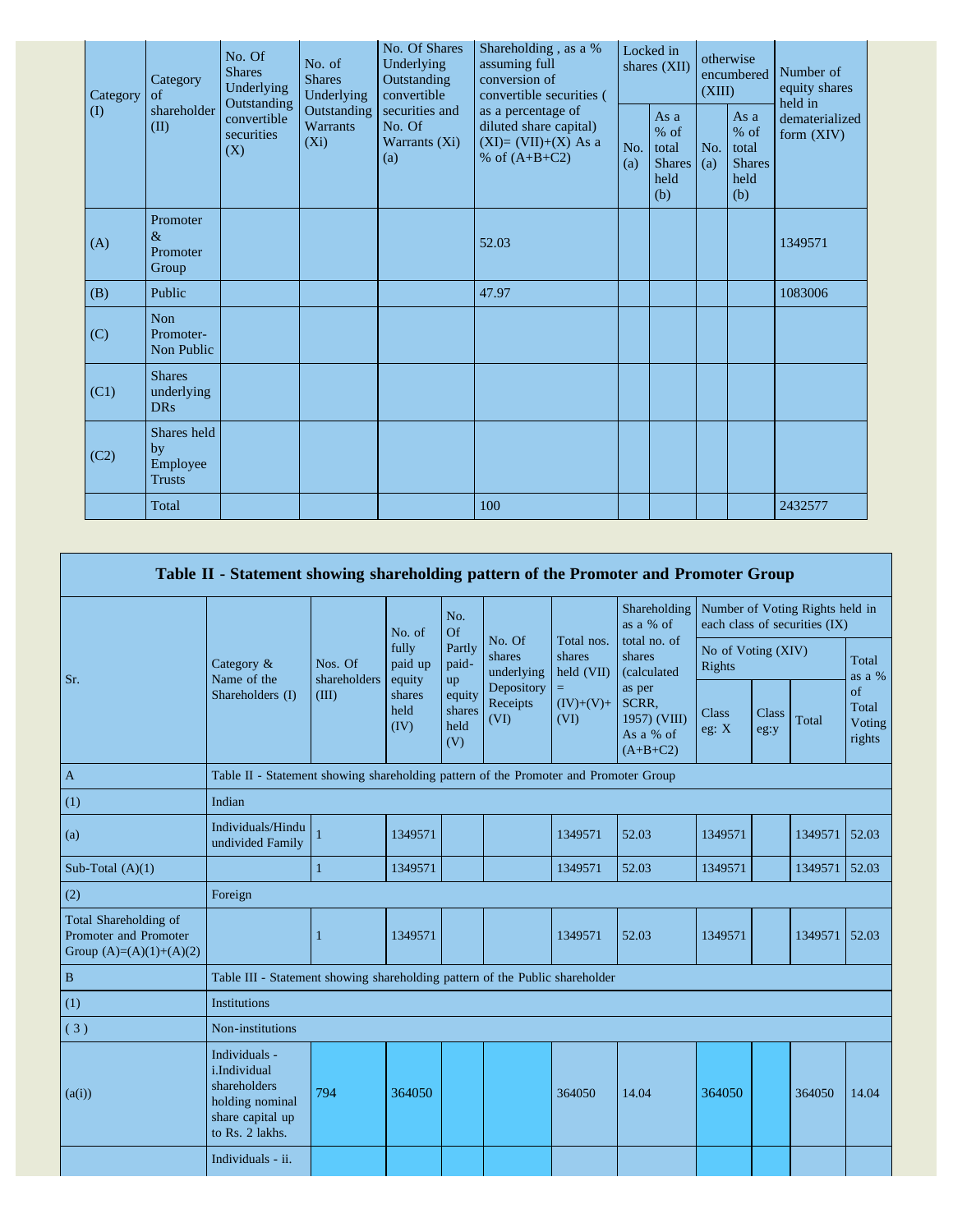| (a(ii))                                                           | Individual<br>shareholders<br>holding nominal<br>share capital in<br>excess of Rs. 2<br>lakhs. | 18  | 831817  |  |  | 831817  | 32.07 | 831817  | 831817        | 32.07 |
|-------------------------------------------------------------------|------------------------------------------------------------------------------------------------|-----|---------|--|--|---------|-------|---------|---------------|-------|
| (e)                                                               | Any Other<br>(specify)                                                                         | 74  | 48186   |  |  | 48186   | 1.86  | 48186   | 48186         | 1.86  |
| Sub-Total $(B)(3)$                                                |                                                                                                | 886 | 1244053 |  |  | 1244053 | 47.97 | 1244053 | 1244053 47.97 |       |
| <b>Total Public</b><br>Shareholding<br>$(B)=(B)(1)+(B)(2)+(B)(3)$ |                                                                                                | 886 | 1244053 |  |  | 1244053 | 47.97 | 1244053 | 1244053 47.97 |       |
| $\overline{C}$                                                    | Table IV - Statement showing shareholding pattern of the Non Promoter- Non Public shareholder  |     |         |  |  |         |       |         |               |       |
| Total $(A+B+C2)$                                                  |                                                                                                | 887 | 2593624 |  |  | 2593624 | 100   | 2593624 | 2593624       | 100   |
| Total $(A+B+C)$                                                   |                                                                                                | 887 | 2593624 |  |  | 2593624 | 100   | 2593624 | 2593624       | 100   |

|                                                                             |                                                      |                                                                                      |                                                           | Table II - Statement showing shareholding pattern of the Promoter and Promoter Group          |                                        |                                                         |                                                                               |                                                         |                                       |  |  |  |
|-----------------------------------------------------------------------------|------------------------------------------------------|--------------------------------------------------------------------------------------|-----------------------------------------------------------|-----------------------------------------------------------------------------------------------|----------------------------------------|---------------------------------------------------------|-------------------------------------------------------------------------------|---------------------------------------------------------|---------------------------------------|--|--|--|
| Sr.                                                                         | No. Of<br><b>Shares</b><br>Underlying<br>Outstanding | No. of<br><b>Shares</b><br>Underlying                                                | No. Of Shares<br>Underlying<br>Outstanding<br>convertible | Shareholding, as a<br>% assuming full<br>conversion of<br>convertible securities              | Number of<br>Locked in<br>shares (XII) |                                                         | Number of<br><b>Shares</b><br>pledged or<br>otherwise<br>encumbered<br>(XIII) |                                                         | Number of<br>equity shares<br>held in |  |  |  |
|                                                                             | convertible<br>securities<br>(X)                     | Outstanding<br>Warrants<br>$(X_i)$                                                   | securities and<br>No. Of<br>Warrants (Xi)<br>(a)          | (as a percentage of<br>diluted share capital)<br>$(XI)=(VII)+(X) As$<br>a % of $(A+B+C2)$     | No.<br>(a)                             | As a<br>$%$ of<br>total<br><b>Shares</b><br>held<br>(b) | No.<br>(a)                                                                    | As a<br>$%$ of<br>total<br><b>Shares</b><br>held<br>(b) | dematerialized<br>form (XIV)          |  |  |  |
| A                                                                           |                                                      | Table II - Statement showing shareholding pattern of the Promoter and Promoter Group |                                                           |                                                                                               |                                        |                                                         |                                                                               |                                                         |                                       |  |  |  |
| (1)                                                                         | Indian                                               |                                                                                      |                                                           |                                                                                               |                                        |                                                         |                                                                               |                                                         |                                       |  |  |  |
| (a)                                                                         |                                                      |                                                                                      |                                                           | 52.03                                                                                         |                                        |                                                         |                                                                               |                                                         | 1349571                               |  |  |  |
| Sub-Total $(A)(1)$                                                          |                                                      |                                                                                      |                                                           | 52.03                                                                                         |                                        |                                                         |                                                                               |                                                         | 1349571                               |  |  |  |
| (2)                                                                         | Foreign                                              |                                                                                      |                                                           |                                                                                               |                                        |                                                         |                                                                               |                                                         |                                       |  |  |  |
| Total Shareholding of<br>Promoter and Promoter<br>Group $(A)=(A)(1)+(A)(2)$ |                                                      |                                                                                      |                                                           | 52.03                                                                                         |                                        |                                                         |                                                                               |                                                         | 1349571                               |  |  |  |
| $\, {\bf B}$                                                                |                                                      |                                                                                      |                                                           | Table III - Statement showing shareholding pattern of the Public shareholder                  |                                        |                                                         |                                                                               |                                                         |                                       |  |  |  |
| (1)                                                                         | <b>Institutions</b>                                  |                                                                                      |                                                           |                                                                                               |                                        |                                                         |                                                                               |                                                         |                                       |  |  |  |
| (3)                                                                         | Non-institutions                                     |                                                                                      |                                                           |                                                                                               |                                        |                                                         |                                                                               |                                                         |                                       |  |  |  |
| (a(i))                                                                      |                                                      |                                                                                      |                                                           | 14.04                                                                                         |                                        |                                                         |                                                                               |                                                         | 209248                                |  |  |  |
| (a(ii))                                                                     |                                                      |                                                                                      |                                                           | 32.07                                                                                         |                                        |                                                         |                                                                               |                                                         | 831817                                |  |  |  |
| (e)                                                                         |                                                      |                                                                                      |                                                           | 1.86                                                                                          |                                        |                                                         |                                                                               |                                                         | 41941                                 |  |  |  |
| Sub-Total $(B)(3)$                                                          |                                                      |                                                                                      |                                                           | 47.97                                                                                         |                                        |                                                         |                                                                               |                                                         | 1083006                               |  |  |  |
| <b>Total Public</b><br>Shareholding<br>$(B)=(B)(1)+(B)(2)+(B)(3)$           |                                                      |                                                                                      |                                                           | 47.97                                                                                         |                                        |                                                         |                                                                               |                                                         | 1083006                               |  |  |  |
| $\overline{C}$                                                              |                                                      |                                                                                      |                                                           | Table IV - Statement showing shareholding pattern of the Non Promoter- Non Public shareholder |                                        |                                                         |                                                                               |                                                         |                                       |  |  |  |
| Total $(A+B+C2)$                                                            |                                                      |                                                                                      |                                                           | 100                                                                                           |                                        |                                                         |                                                                               |                                                         | 2432577                               |  |  |  |
| Total $(A+B+C)$                                                             |                                                      |                                                                                      |                                                           | 100                                                                                           |                                        |                                                         |                                                                               |                                                         | 2432577                               |  |  |  |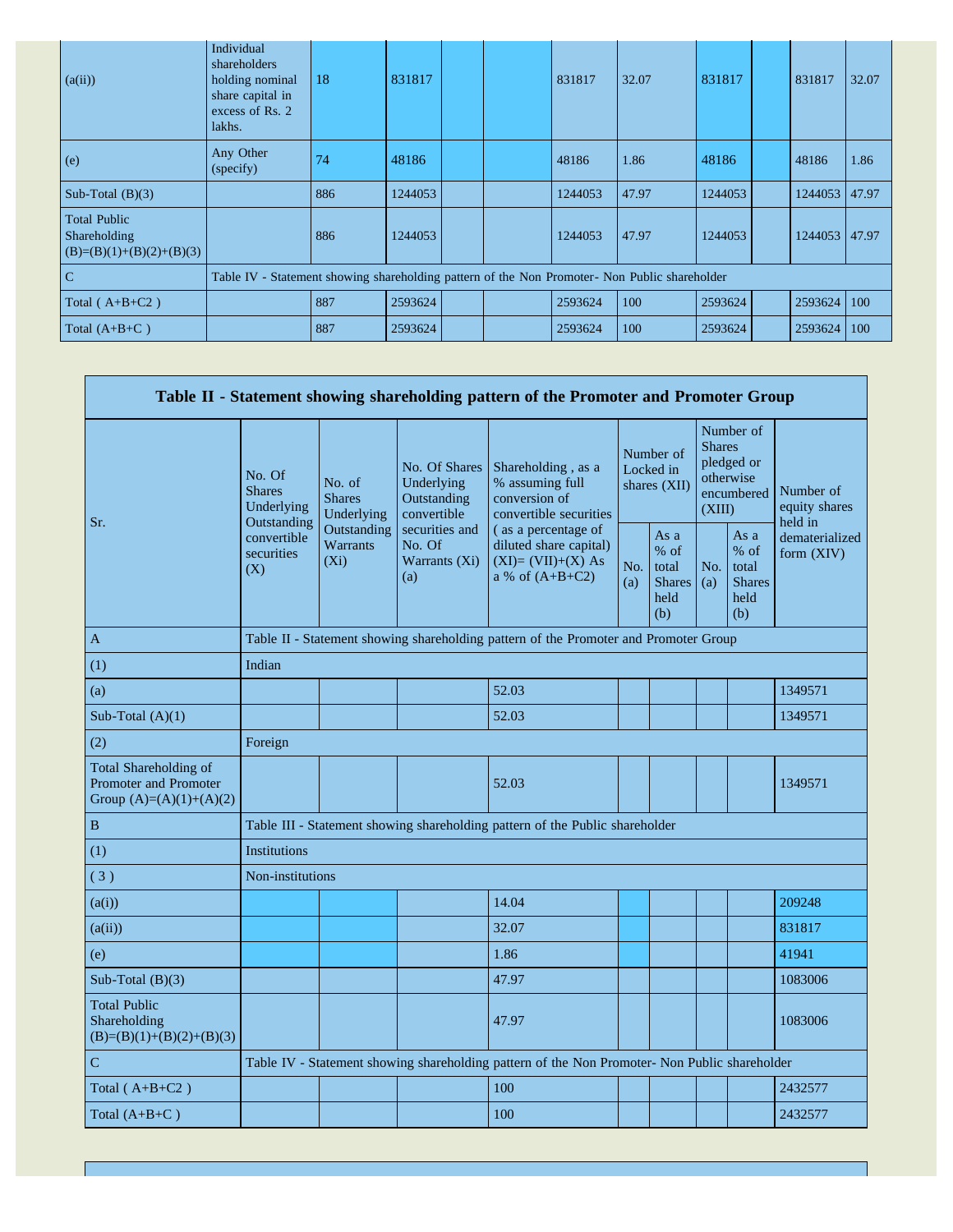| <b>Individuals/Hindu undivided Family</b>                                                                                                                                                |                                                               |                       |  |  |  |  |  |  |  |
|------------------------------------------------------------------------------------------------------------------------------------------------------------------------------------------|---------------------------------------------------------------|-----------------------|--|--|--|--|--|--|--|
| Searial No.                                                                                                                                                                              | $\mathbf{1}$                                                  |                       |  |  |  |  |  |  |  |
| Name of the<br>Shareholders (I)                                                                                                                                                          | PRADEEP KUMAR PANDA                                           | Click here to go back |  |  |  |  |  |  |  |
| PAN (II)                                                                                                                                                                                 | AFPPP0757B                                                    | Total                 |  |  |  |  |  |  |  |
| No. of fully paid<br>up equity shares<br>held (IV)                                                                                                                                       | 1349571                                                       | 1349571               |  |  |  |  |  |  |  |
| No. Of Partly<br>paid-up equity<br>shares held (V)                                                                                                                                       |                                                               |                       |  |  |  |  |  |  |  |
| No. Of shares<br>underlying<br>Depository<br>Receipts (VI)                                                                                                                               |                                                               |                       |  |  |  |  |  |  |  |
| Total nos. shares<br>held $(VII) =$<br>$(IV)+(V)+(VI)$                                                                                                                                   | 1349571                                                       | 1349571               |  |  |  |  |  |  |  |
| Shareholding as a<br>% of total no. of<br>shares (calculated<br>as per SCRR,<br>1957) (VIII) As a<br>% of $(A+B+C2)$                                                                     | 52.03                                                         | 52.03                 |  |  |  |  |  |  |  |
|                                                                                                                                                                                          | Number of Voting Rights held in each class of securities (IX) |                       |  |  |  |  |  |  |  |
| Class eg: $X$                                                                                                                                                                            | 1349571                                                       | 1349571               |  |  |  |  |  |  |  |
| Class eg:y                                                                                                                                                                               |                                                               |                       |  |  |  |  |  |  |  |
| Total                                                                                                                                                                                    | 1349571                                                       | 1349571               |  |  |  |  |  |  |  |
| Total as a % of<br><b>Total Voting rights</b>                                                                                                                                            | 52.03                                                         | 52.03                 |  |  |  |  |  |  |  |
| No. Of Shares<br>Underlying<br>Outstanding<br>convertible<br>securities $(X)$                                                                                                            |                                                               |                       |  |  |  |  |  |  |  |
| No. of Shares<br>Underlying<br>Outstanding<br>Warrants (Xi)                                                                                                                              |                                                               |                       |  |  |  |  |  |  |  |
| No. Of Shares<br>Underlying<br>Outstanding<br>convertible<br>securities and No.<br>Of Warrants (Xi)<br>(a)                                                                               |                                                               |                       |  |  |  |  |  |  |  |
| Shareholding, as a<br>% assuming full<br>conversion of<br>convertible<br>securities (as a<br>percentage of<br>diluted share<br>capital) (XI)=<br>$(VII)+(Xi)(a)$ As a<br>% of $(A+B+C2)$ | 52.03                                                         | 52.03                 |  |  |  |  |  |  |  |
| Number of Locked in shares (XII)                                                                                                                                                         |                                                               |                       |  |  |  |  |  |  |  |
| No. $(a)$                                                                                                                                                                                |                                                               |                       |  |  |  |  |  |  |  |
| As a % of total                                                                                                                                                                          |                                                               |                       |  |  |  |  |  |  |  |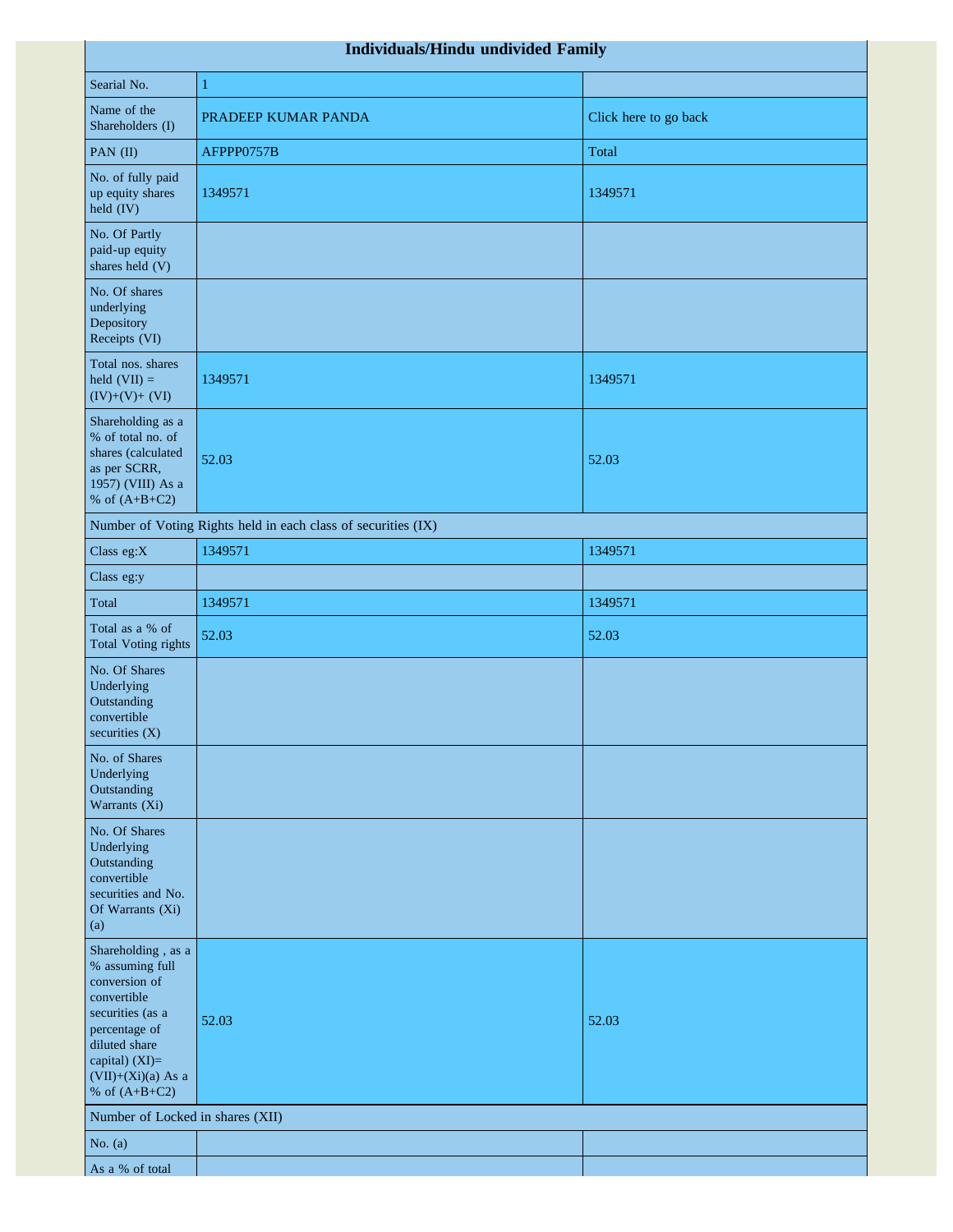| Shares held (b)                                                      |                              |         |  |  |  |  |  |  |  |  |
|----------------------------------------------------------------------|------------------------------|---------|--|--|--|--|--|--|--|--|
| Number of Shares pledged or otherwise encumbered (XIII)              |                              |         |  |  |  |  |  |  |  |  |
| No. $(a)$                                                            |                              |         |  |  |  |  |  |  |  |  |
| As a % of total<br>Shares held (b)                                   |                              |         |  |  |  |  |  |  |  |  |
| Number of equity<br>shares held in<br>dematerialized<br>form $(XIV)$ | 1349571                      | 1349571 |  |  |  |  |  |  |  |  |
|                                                                      | Reason for not providing PAN |         |  |  |  |  |  |  |  |  |
| Reason for not<br>providing PAN                                      |                              |         |  |  |  |  |  |  |  |  |

| Individuals - ii. Individual shareholders holding nominal share capital in excess of Rs. 2 lakhs.                             |                                   |                                                               |                                  |                                 |                                |                                                |                                                |  |  |  |  |
|-------------------------------------------------------------------------------------------------------------------------------|-----------------------------------|---------------------------------------------------------------|----------------------------------|---------------------------------|--------------------------------|------------------------------------------------|------------------------------------------------|--|--|--|--|
| Searial No.                                                                                                                   | $\mathbf{1}$                      | $\overline{2}$                                                | 3                                | $\overline{4}$                  | 5                              | 6                                              | $\boldsymbol{7}$                               |  |  |  |  |
| Name of the<br><b>Shareholders</b><br>$\left( \mathrm{I}\right)$                                                              | <b>MALATILATA</b><br><b>SAHOO</b> | <b>ASHIMA</b><br><b>CHAKRABORTY</b>                           | <b>DAMODAR</b><br><b>TRIBEDI</b> | <b>PADMAJA</b><br><b>MISHRA</b> | PRABHUDAYAL<br><b>SENAPATI</b> | <b>RAMESH</b><br><b>CHANDRA</b><br><b>SAHU</b> | <b>BAPPA</b><br><b>DITAYA</b><br><b>PARIDA</b> |  |  |  |  |
| PAN (II)                                                                                                                      | <b>FBBPS7407A</b>                 | AGCPC1920B                                                    | AHNPT1985H                       | AUTPM5792Q                      | ARCPS7078K                     | BHQPS6895D                                     | AZTPP8783B                                     |  |  |  |  |
| No. of fully<br>paid up equity<br>shares held<br>(IV)                                                                         | 75000                             | 70894                                                         | 61578                            | 49625                           | 49000                          | 49000                                          | 49000                                          |  |  |  |  |
| No. Of Partly<br>paid-up equity<br>shares held<br>(V)                                                                         |                                   |                                                               |                                  |                                 |                                |                                                |                                                |  |  |  |  |
| No. Of shares<br>underlying<br>Depository<br>Receipts (VI)                                                                    |                                   |                                                               |                                  |                                 |                                |                                                |                                                |  |  |  |  |
| Total nos.<br>shares held<br>$(VII) =$<br>$(IV)+(V)+$<br>(VI)                                                                 | 75000                             | 70894                                                         | 61578                            | 49625                           | 49000                          | 49000                                          | 49000                                          |  |  |  |  |
| Shareholding<br>as a % of<br>total no. of<br>shares<br>(calculated as<br>per SCRR,<br>1957) (VIII)<br>As a % of<br>$(A+B+C2)$ | 2.89                              | 2.73                                                          | 2.37                             | 1.91                            | 1.89                           | 1.89                                           | 1.89                                           |  |  |  |  |
|                                                                                                                               |                                   | Number of Voting Rights held in each class of securities (IX) |                                  |                                 |                                |                                                |                                                |  |  |  |  |
| Class eg: X                                                                                                                   | 75000                             | 70894                                                         | 61578                            | 49625                           | 49000                          | 49000                                          | 49000                                          |  |  |  |  |
| Class eg:y                                                                                                                    |                                   |                                                               |                                  |                                 |                                |                                                |                                                |  |  |  |  |
| Total                                                                                                                         | 75000                             | 70894                                                         | 61578                            | 49625                           | 49000                          | 49000                                          | 49000                                          |  |  |  |  |
| Total as a %<br>of Total<br>Voting rights                                                                                     | 2.89                              | 2.73                                                          | 2.37                             | 1.91                            | 1.89                           | 1.89                                           | 1.89                                           |  |  |  |  |
| No. Of Shares<br>Underlying<br>Outstanding<br>convertible                                                                     |                                   |                                                               |                                  |                                 |                                |                                                |                                                |  |  |  |  |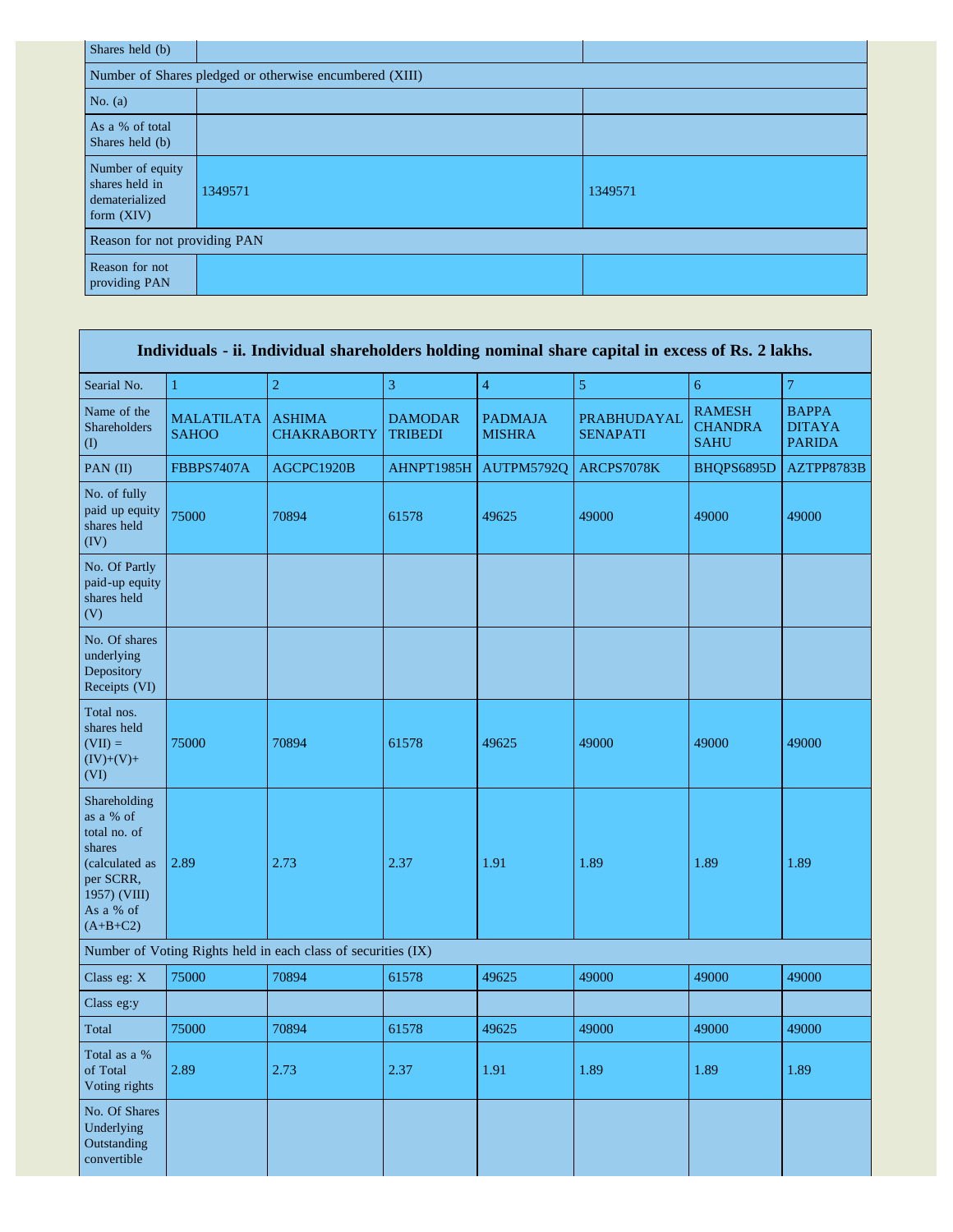| securities $(X)$                                                                                                                                                                                  |                                  |       |       |       |       |       |       |
|---------------------------------------------------------------------------------------------------------------------------------------------------------------------------------------------------|----------------------------------|-------|-------|-------|-------|-------|-------|
| No. of Shares<br>Underlying<br>Outstanding<br>Warrants (Xi)                                                                                                                                       |                                  |       |       |       |       |       |       |
| No. Of Shares<br>Underlying<br>Outstanding<br>convertible<br>securities and<br>No. Of<br>Warrants (Xi)<br>(a)                                                                                     |                                  |       |       |       |       |       |       |
| Shareholding,<br>as a $%$<br>assuming full<br>conversion of<br>convertible<br>securities (as<br>a percentage<br>of diluted<br>share capital)<br>$(XI)=$<br>$(VII)+(X)$ As<br>a % of<br>$(A+B+C2)$ | 2.89                             | 2.73  | 2.37  | 1.91  | 1.89  | 1.89  | 1.89  |
|                                                                                                                                                                                                   | Number of Locked in shares (XII) |       |       |       |       |       |       |
| No. $(a)$                                                                                                                                                                                         |                                  |       |       |       |       |       |       |
| As a % of<br>total Shares<br>held(b)                                                                                                                                                              |                                  |       |       |       |       |       |       |
| Number of<br>equity shares<br>held in<br>dematerialized<br>form (XIV)                                                                                                                             | 75000                            | 70894 | 61578 | 49625 | 49000 | 49000 | 49000 |
|                                                                                                                                                                                                   | Reason for not providing PAN     |       |       |       |       |       |       |
| Reason for<br>not providing<br><b>PAN</b>                                                                                                                                                         |                                  |       |       |       |       |       |       |

| Individuals - ii. Individual shareholders holding nominal share capital in excess of Rs. 2 lakhs. |                                  |                                   |                                             |                                |                                     |                                    |                                 |
|---------------------------------------------------------------------------------------------------|----------------------------------|-----------------------------------|---------------------------------------------|--------------------------------|-------------------------------------|------------------------------------|---------------------------------|
| Searial No.                                                                                       | 8                                | 9                                 | 10                                          | 11                             | 12                                  | 13                                 | 14                              |
| Name of the<br>Shareholders (I)                                                                   | <b>NIRANJAN</b><br><b>BEHERA</b> | <b>WALME GURI</b><br><b>MARAK</b> | <b>ANAM</b><br><b>CHARAN</b><br><b>SAHU</b> | <b>BHARATI</b><br><b>PADHI</b> | <b>SURESH</b><br><b>MOHINI PANI</b> | <b>MANASIRANI</b><br><b>AGASTI</b> | <b>RAMAKANT</b><br><b>PADHI</b> |
| PAN $(II)$                                                                                        | ALUPB2295H                       | BWNPM7094J                        | FERPS4676J                                  | CRIPP9560K                     | ADJPP0006F                          | BDTPA5270K                         | CRIPP9557N                      |
| No. of fully paid<br>up equity shares<br>held $(IV)$                                              | 49000                            | 49000                             | 49000                                       | 39548                          | 39510                               | 39500                              | 39500                           |
| No. Of Partly<br>paid-up equity<br>shares held $(V)$                                              |                                  |                                   |                                             |                                |                                     |                                    |                                 |
| No. Of shares<br>underlying<br>Depository<br>Receipts (VI)                                        |                                  |                                   |                                             |                                |                                     |                                    |                                 |
| Total nos. shares<br>held $(VII) =$                                                               | 49000                            | 49000                             | 49000                                       | 39548                          | 39510                               | 39500                              | 39500                           |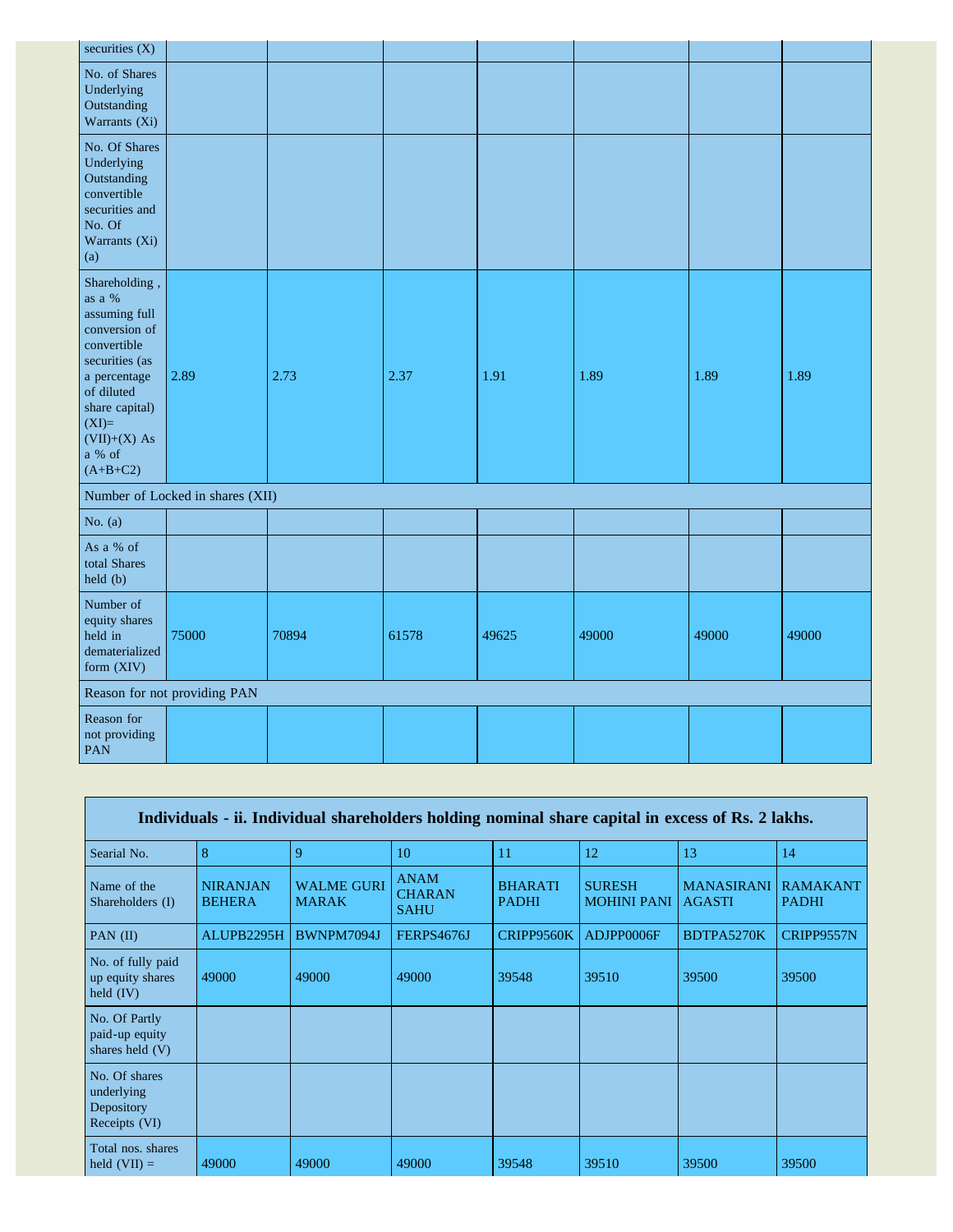| $(IV)+(V)+(VI)$                                                                                                                                                                    |       |       |       |       |       |       |       |
|------------------------------------------------------------------------------------------------------------------------------------------------------------------------------------|-------|-------|-------|-------|-------|-------|-------|
| Shareholding as a<br>% of total no. of<br>shares (calculated<br>as per SCRR,<br>1957) (VIII) As a<br>% of $(A+B+C2)$                                                               | 1.89  | 1.89  | 1.89  | 1.52  | 1.52  | 1.52  | 1.52  |
| Number of Voting Rights held in each class of securities (IX)                                                                                                                      |       |       |       |       |       |       |       |
| Class eg: X                                                                                                                                                                        | 49000 | 49000 | 49000 | 39548 | 39510 | 39500 | 39500 |
| Class eg:y                                                                                                                                                                         |       |       |       |       |       |       |       |
| Total                                                                                                                                                                              | 49000 | 49000 | 49000 | 39548 | 39510 | 39500 | 39500 |
| Total as a % of<br>Total Voting rights                                                                                                                                             | 1.89  | 1.89  | 1.89  | 1.52  | 1.52  | 1.52  | 1.52  |
| No. Of Shares<br>Underlying<br>Outstanding<br>convertible<br>securities (X)                                                                                                        |       |       |       |       |       |       |       |
| No. of Shares<br>Underlying<br>Outstanding<br>Warrants (Xi)                                                                                                                        |       |       |       |       |       |       |       |
| No. Of Shares<br>Underlying<br>Outstanding<br>convertible<br>securities and No.<br>Of Warrants (Xi)<br>(a)                                                                         |       |       |       |       |       |       |       |
| Shareholding, as a<br>% assuming full<br>conversion of<br>convertible<br>securities (as a<br>percentage of<br>diluted share<br>capital) (XI)=<br>(VII)+(X) As a %<br>of $(A+B+C2)$ | 1.89  | 1.89  | 1.89  | 1.52  | 1.52  | 1.52  | 1.52  |
| Number of Locked in shares (XII)                                                                                                                                                   |       |       |       |       |       |       |       |
| No. $(a)$                                                                                                                                                                          |       |       |       |       |       |       |       |
| As a % of total<br>Shares held (b)                                                                                                                                                 |       |       |       |       |       |       |       |
| Number of equity<br>shares held in<br>dematerialized<br>form (XIV)                                                                                                                 | 49000 | 49000 | 49000 | 39548 | 39510 | 39500 | 39500 |
| Reason for not providing PAN                                                                                                                                                       |       |       |       |       |       |       |       |
| Reason for not<br>providing PAN                                                                                                                                                    |       |       |       |       |       |       |       |

| Individuals - ii. Individual shareholders holding nominal share capital in excess of Rs. 2 lakhs. |                       |                             |                       |  |  |
|---------------------------------------------------------------------------------------------------|-----------------------|-----------------------------|-----------------------|--|--|
| Searial No.                                                                                       |                       | 16                          |                       |  |  |
| Name of the<br>Shareholders (I)                                                                   | <b>UMAKANTA PADHI</b> | <b>SUVENDRA KUMAR PANDA</b> | Click here to go back |  |  |
| $PAN$ (II)                                                                                        | <b>CRIPP9939G</b>     | AOOPP6001C                  | Total                 |  |  |
|                                                                                                   |                       |                             |                       |  |  |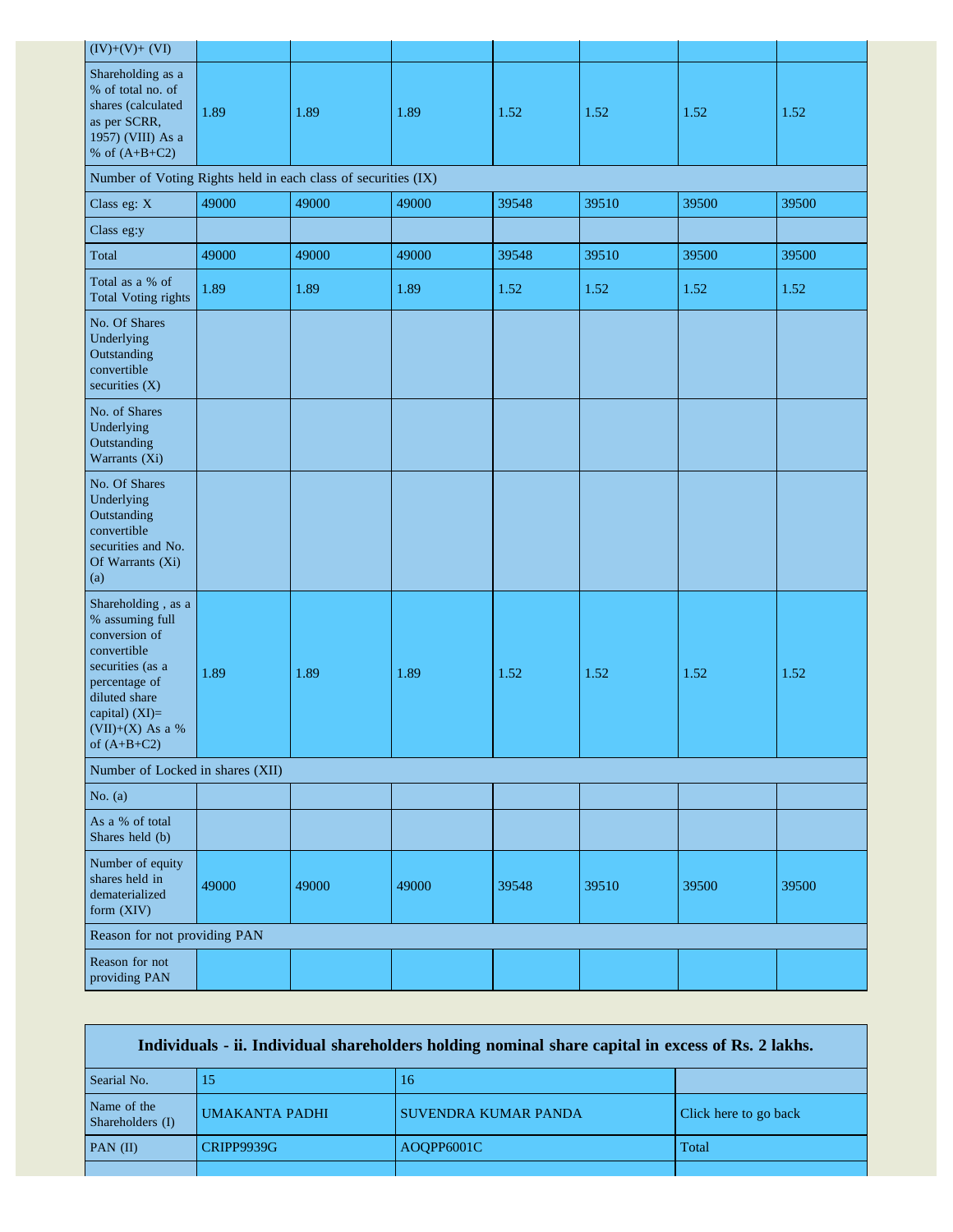| No. of fully paid<br>up equity shares<br>held (IV)                                                                                                                                 | 39500                                                         | 38006 | 786661 |  |
|------------------------------------------------------------------------------------------------------------------------------------------------------------------------------------|---------------------------------------------------------------|-------|--------|--|
| No. Of Partly<br>paid-up equity<br>shares held (V)                                                                                                                                 |                                                               |       |        |  |
| No. Of shares<br>underlying<br>Depository<br>Receipts (VI)                                                                                                                         |                                                               |       |        |  |
| Total nos. shares<br>held $(VII) =$<br>$(IV)+(V)+(VI)$                                                                                                                             | 39500                                                         | 38006 | 786661 |  |
| Shareholding as a<br>% of total no. of<br>shares (calculated<br>as per SCRR,<br>1957) (VIII) As a<br>% of $(A+B+C2)$                                                               | 1.52                                                          | 1.47  | 30.33  |  |
|                                                                                                                                                                                    | Number of Voting Rights held in each class of securities (IX) |       |        |  |
| Class eg: X                                                                                                                                                                        | 39500                                                         | 38006 | 786661 |  |
| Class eg:y                                                                                                                                                                         |                                                               |       |        |  |
| Total                                                                                                                                                                              | 39500                                                         | 38006 | 786661 |  |
| Total as a % of<br><b>Total Voting rights</b>                                                                                                                                      | 1.52                                                          | 1.47  | 30.33  |  |
| No. Of Shares<br>Underlying<br>Outstanding<br>convertible<br>securities $(X)$                                                                                                      |                                                               |       |        |  |
| No. of Shares<br>Underlying<br>Outstanding<br>Warrants (Xi)                                                                                                                        |                                                               |       |        |  |
| No. Of Shares<br>Underlying<br>Outstanding<br>convertible<br>securities and No.<br>Of Warrants (Xi)<br>(a)                                                                         |                                                               |       |        |  |
| Shareholding, as a<br>% assuming full<br>conversion of<br>convertible<br>securities (as a<br>percentage of<br>diluted share<br>capital) (XI)=<br>(VII)+(X) As a %<br>of $(A+B+C2)$ | 1.52                                                          | 1.47  | 30.33  |  |
| Number of Locked in shares (XII)                                                                                                                                                   |                                                               |       |        |  |
| No. $(a)$                                                                                                                                                                          |                                                               |       |        |  |
| As a % of total<br>Shares held (b)                                                                                                                                                 |                                                               |       |        |  |
| Number of equity<br>shares held in<br>dematerialized<br>form (XIV)                                                                                                                 | 39500                                                         | 38006 | 786661 |  |
| Reason for not providing PAN                                                                                                                                                       |                                                               |       |        |  |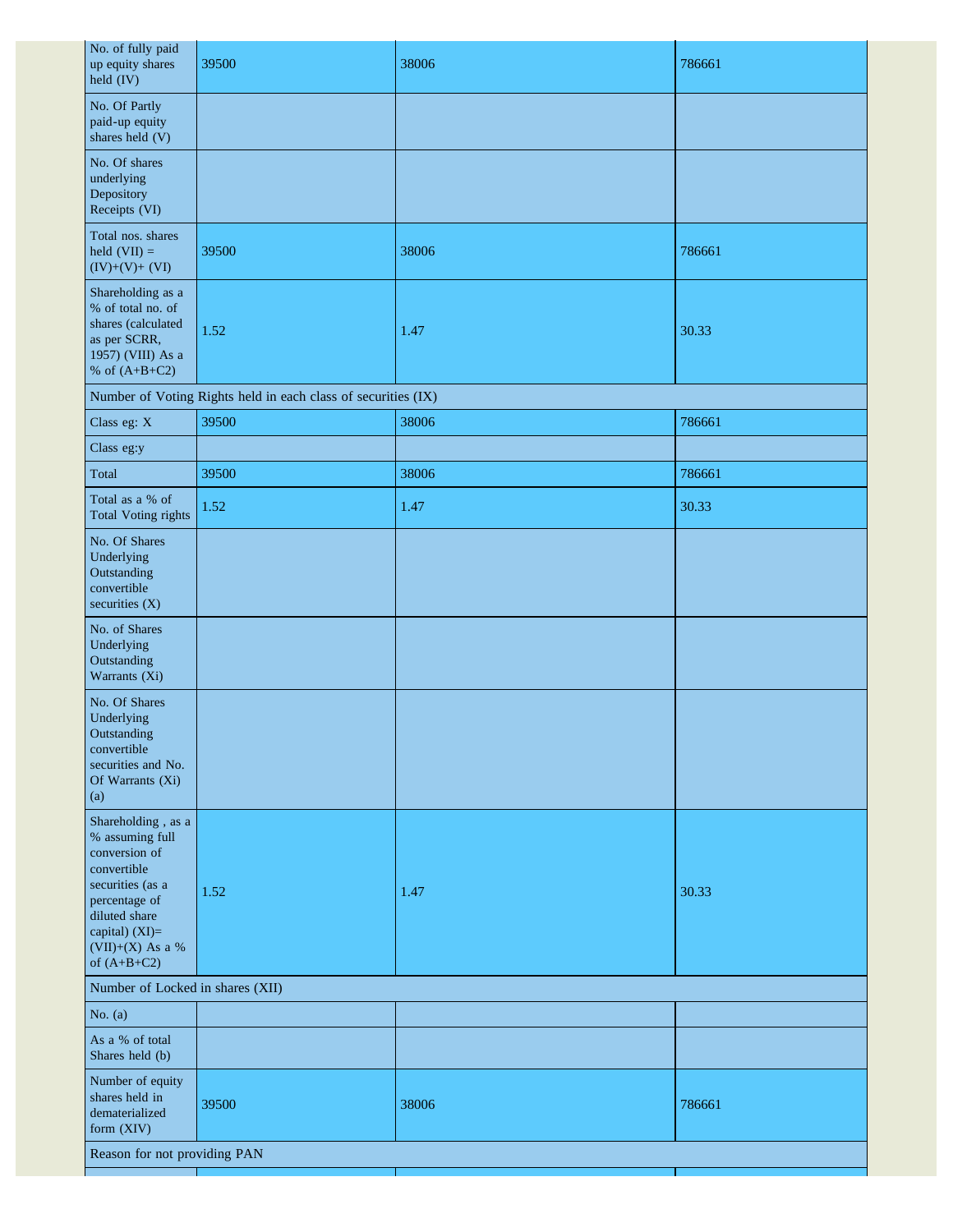| Any Other (specify)                                                                                                  |                                                               |                         |            |                       |  |
|----------------------------------------------------------------------------------------------------------------------|---------------------------------------------------------------|-------------------------|------------|-----------------------|--|
| Searial No.                                                                                                          | $\mathbf{1}$                                                  | $\overline{2}$          | 3          |                       |  |
| Category                                                                                                             | <b>Bodies Corporate</b>                                       | <b>Clearing Members</b> | <b>HUF</b> |                       |  |
| Category / More<br>than 1 percentage                                                                                 | Category                                                      | Category                | Category   |                       |  |
| Name of the<br>Shareholders (I)                                                                                      |                                                               |                         |            | Click here to go back |  |
| PAN (II)                                                                                                             |                                                               |                         |            | Total                 |  |
| No. of the<br>Shareholders (I)                                                                                       | 48                                                            | $\overline{7}$          | 19         | 74                    |  |
| No. of fully paid<br>up equity shares<br>held (IV)                                                                   | 29940                                                         | 7053                    | 11193      | 48186                 |  |
| No. Of Partly<br>paid-up equity<br>shares held (V)                                                                   |                                                               |                         |            |                       |  |
| No. Of shares<br>underlying<br>Depository<br>Receipts (VI)                                                           |                                                               |                         |            |                       |  |
| Total nos. shares<br>held $(VII) =$<br>$(IV)+(V)+(VI)$                                                               | 29940                                                         | 7053                    | 11193      | 48186                 |  |
| Shareholding as a<br>% of total no. of<br>shares (calculated<br>as per SCRR,<br>1957) (VIII) As a<br>% of $(A+B+C2)$ | 1.15                                                          | 0.27                    | 0.43       | 1.85                  |  |
|                                                                                                                      | Number of Voting Rights held in each class of securities (IX) |                         |            |                       |  |
| Class eg: X                                                                                                          | 29940                                                         | 7053                    | 11193      | 48186                 |  |
| Class eg:y                                                                                                           |                                                               |                         |            |                       |  |
| Total                                                                                                                | 29940                                                         | 7053                    | 11193      | 48186                 |  |
| Total as a % of<br><b>Total Voting rights</b>                                                                        | 1.15                                                          | 0.27                    | 0.43       | 1.85                  |  |
| No. Of Shares<br>Underlying<br>Outstanding<br>convertible<br>securities (X)                                          |                                                               |                         |            |                       |  |
| No. of Shares<br>Underlying<br>Outstanding<br>Warrants (Xi)                                                          |                                                               |                         |            |                       |  |
| No. Of Shares<br>Underlying<br>Outstanding<br>convertible<br>securities and No.<br>Of Warrants (Xi)<br>(a)           |                                                               |                         |            |                       |  |
| Shareholding, as a<br>% assuming full                                                                                |                                                               |                         |            |                       |  |